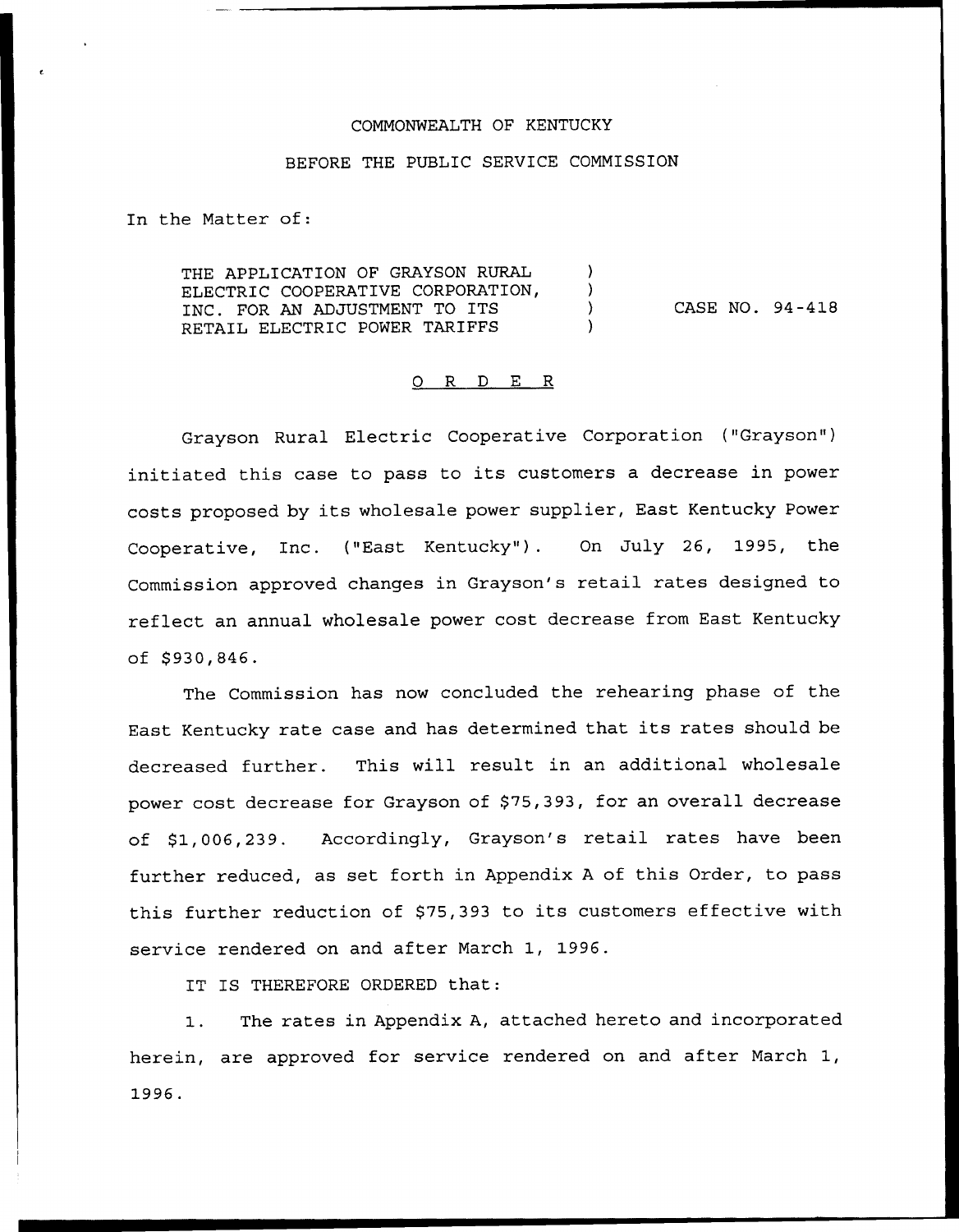2. Within <sup>20</sup> days of the date of this Order, Grayson shall file with the Commission revised tariff sheets setting out the rates approved herein.

Done at Frankfort, Kentucky this 28th day of February, 1996.

PUBLIC SERVICE COMMISSION

*k*man

ce Chairman

Commissio

ATTEST:

Executive Director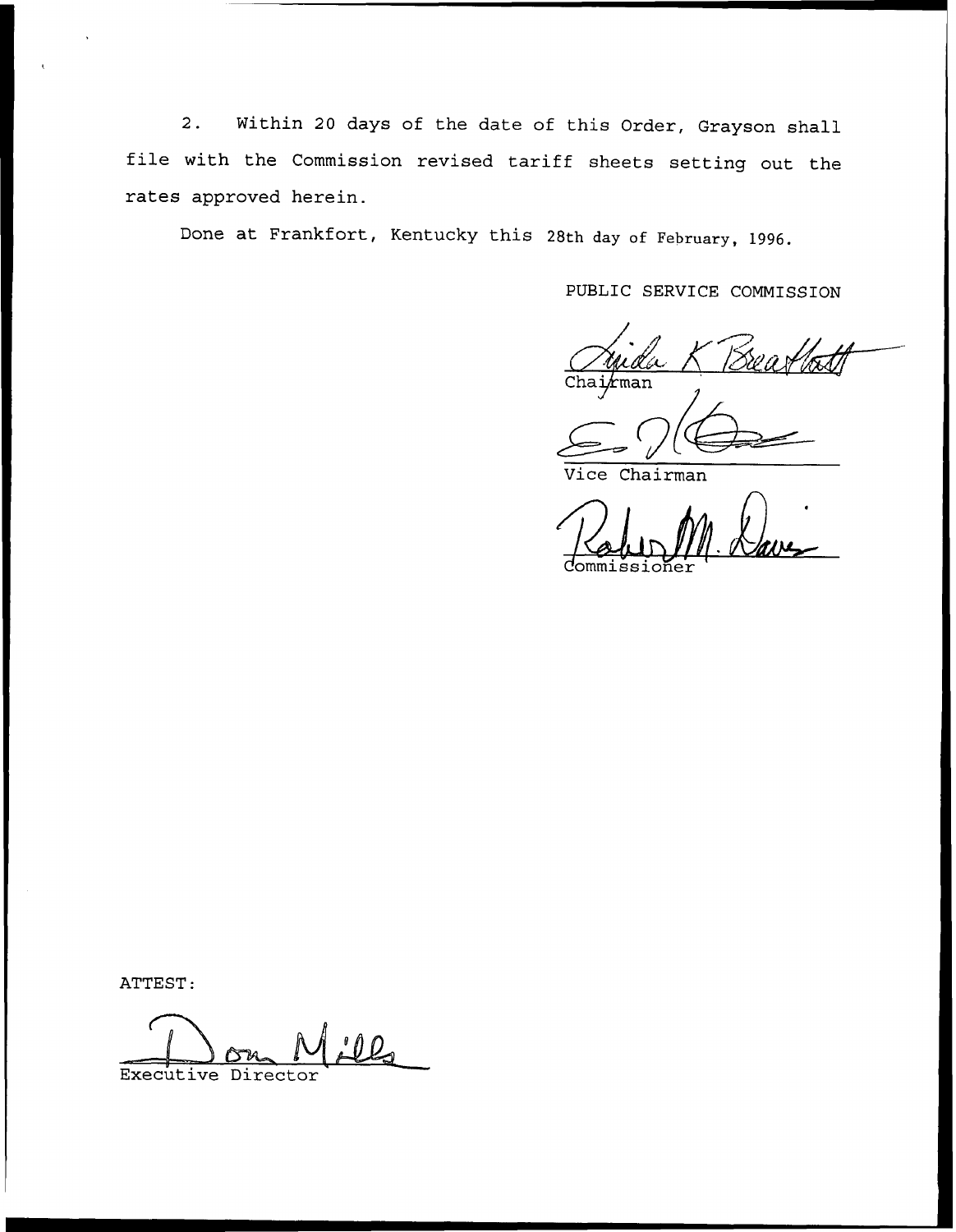## APPENDIX A

# APPENDIX TO AN ORDER OF THE KENTUCKY PUBLIC SERVICE COMMISSION IN CASE NO. 94-418 DATED FEBRUARY 28, 1996,

The following rates and charges are prescribed for the customers in the area served by Grayson Rural Electric Cooperative Corporation. All other rates and charges not specifically mentioned herein shall remain the same as those in effect under authority of this Commission prior to the effective date of this Order.

## SCHEDULE 1 DOMESTIC — FARM 7 HOME SERVICE

Rate:

Energy Charge  $\sim$  5 .05683 Per KWH

# SCHEDULE 2 COMMERCIAL AND SMALL POWER 50 KVA OR LESS, INCLUDING PUBLIC BUILDINGS, SCHOOLS, CHURCHES, ETC.

Rate:

Energy Charge  $\sim$  5 .05683 Per KWH

## SCHEDULE 3 OFF-PEAK MARKETING RATE THREE-PHASE FARM SERVICE

#### Rate:

On-Peak Rate All KWH/Month .05683 Per KWH

Off-Peak Rate All KWH/Month .03410 Per KWH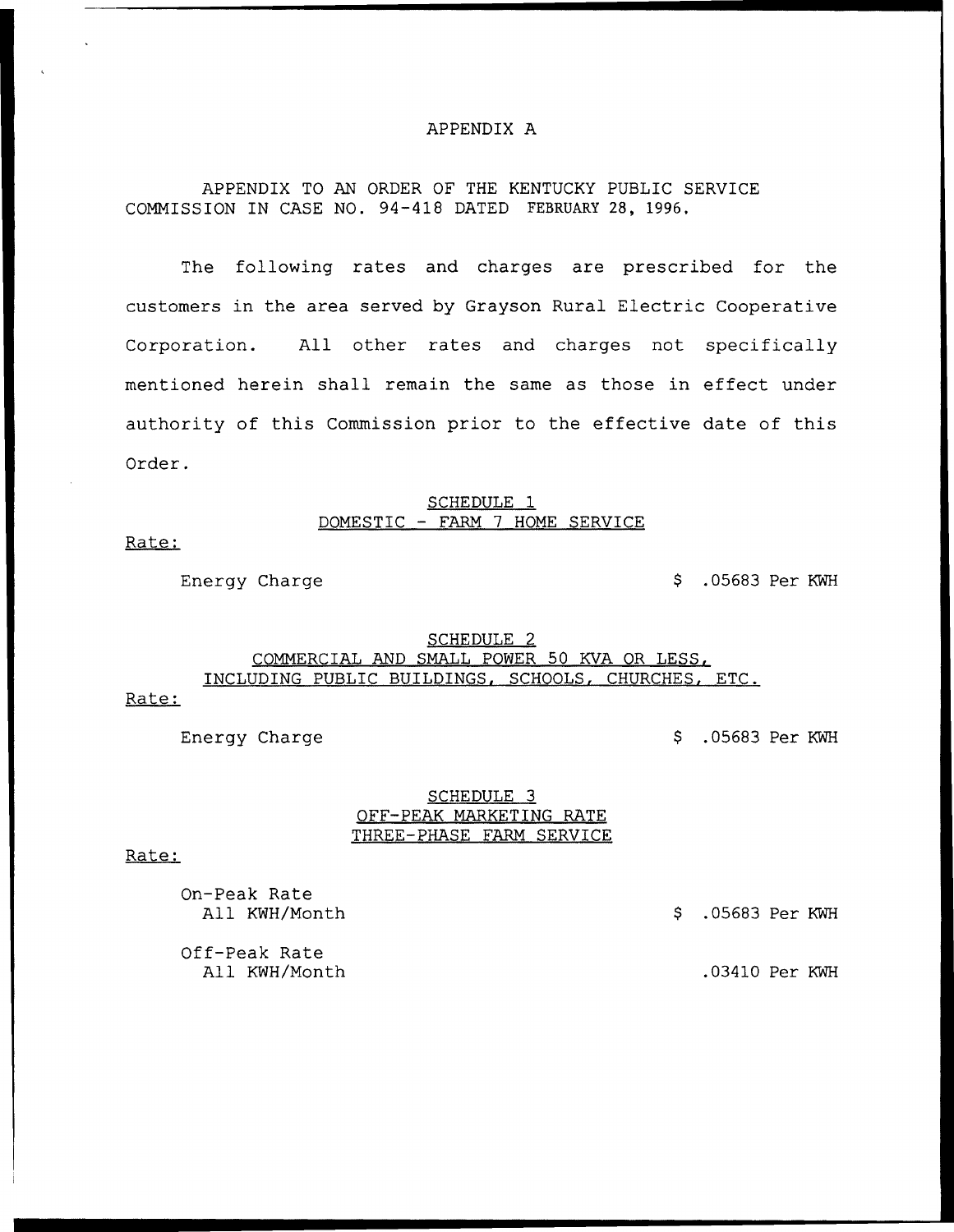## SCHEDULE 4 LARGE POWER SERVICE — SINGLE AND THREE- $PHASE$  – 50-600 KVA(T)

Rate:

Energy Charge .03772 Per KWH

## SCHEDULE 5 STREET LIGHTING SERVICE

# Base Rate Per Liaht Per Year:

For the following monthly charges, the Cooperative will furnish, install and maintain the lighting fixtures and accessories, including hardware, control, lamps, overhead wiring, etc. and the energy required.

# Lamp Size Mercury Vapor Lamps

7,000 Lumens 5.92

## SCHEDULE 6 OUTDOOR LIGHTING SERVICE — SECURITY LIGHTS

## Availabilitv

Available to consumers, other than towns and villages, for dusk-to-dawn outdoor lighting on existing overhead secondary circuits.

## Rate Per Liaht Per Month:

|  | 7,000 Lumens Mercury Vapor Lamp  |  | \$5.72 |
|--|----------------------------------|--|--------|
|  | 10,000 Lumens Mercury Vapor Lamp |  | 7.57   |

## SCHEDULE 7 ALL ELECTRIC SCHOOLS (A.E.S.)

## Rate:

Energy Charge ... The Super Charge ... The Super Charge ... In the Super Charge Super RWH

## SCHEDULE 8 SEASONAL SERVICES — SERVICES ACTIVE LESS THAN NINE (9) MONTHS OUT OF A YEAR

# Rate:

Energy Charge  $\beta$  .07533 Per KWH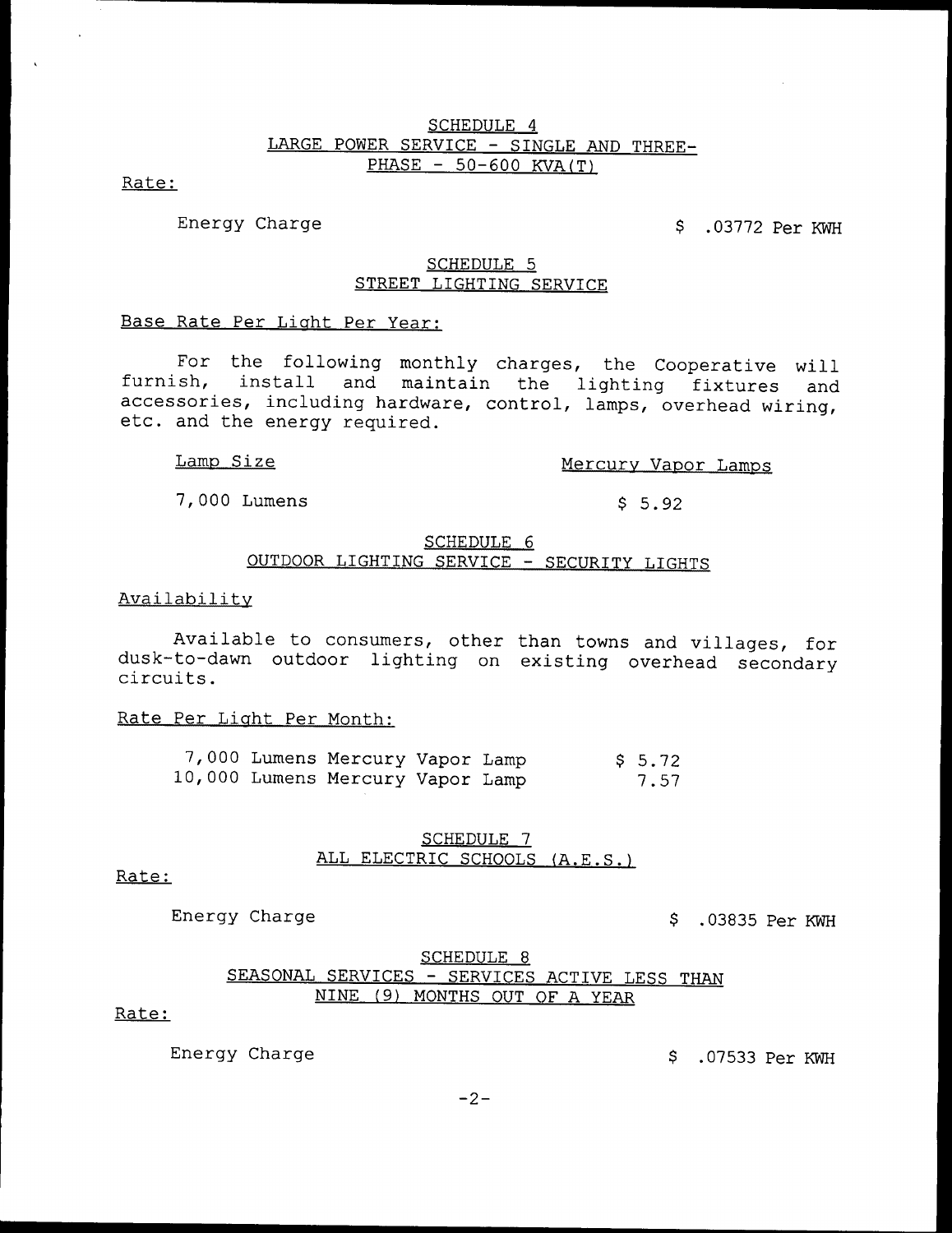# SCHEDULE 12(A) LARGE INDUSTRIAL LLF 1,000 — 4,999 KVA

## Rate:

Energy Charge .02790 Per KWH

SCHEDULE 12 (B) LARGE INDUSTRIAL LLF  $5,000 - 9,999$  KVA

## Rate:

Energy Charge .02290 Per KWH

## SCHEDULE 12(C) LARGE INDUSTRIAL LLF 10,000 AND OVER

Rate:

Energy Charge .02190 Per KWH

## SCHEDULE 13 (A) LARGE INDUSTRIAL HLF  $1,000 - 4,999$  KVA

#### Rate:

Energy Charge .02790 Per KWH

|                      | SCHEDULE 13(B)      |  |
|----------------------|---------------------|--|
| LARGE INDUSTRIAL HLF |                     |  |
|                      | $5.000 - 9.999$ KVA |  |

#### Rate:

Energy Charge .02290 Per KWH